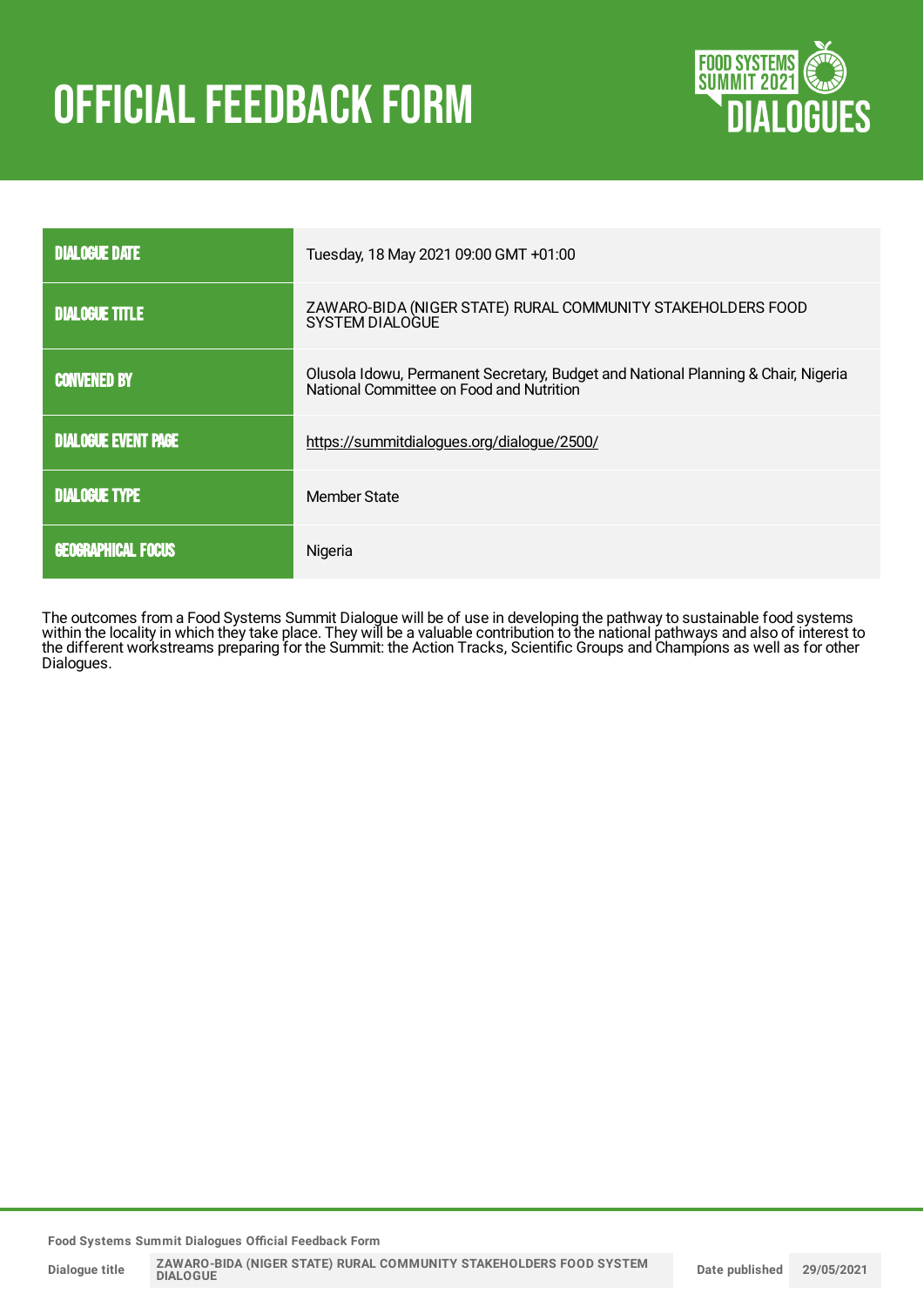## 1.PARTICIPATION



#### NUMBER OF PARTICIPANTS FROM EACH STAKEHOLDER GROUP

Small/medium enterprise/artisan Workers and trade union

- 1 Large national business 2 Member of Parliament Multi-national corporation and the state of the state of the Multi-national corporation
- 
- Large-scale farmer and the United Nations
- 2 Local Non-Governmental Organization 1 International financial institution Indigenous People **Consumer group**
- 2 Science and academia 20 Other

- 
- 
- 4 Small-scale farmer 14 Government and national institution 4 Medium-scale farmer and the state of the Regional economic community
	- International Non-Governmental Organization Private Foundation / Partnership / Alliance
		-

**Food Systems Summit Dialogues Official Feedback Form**

**Dialogue title**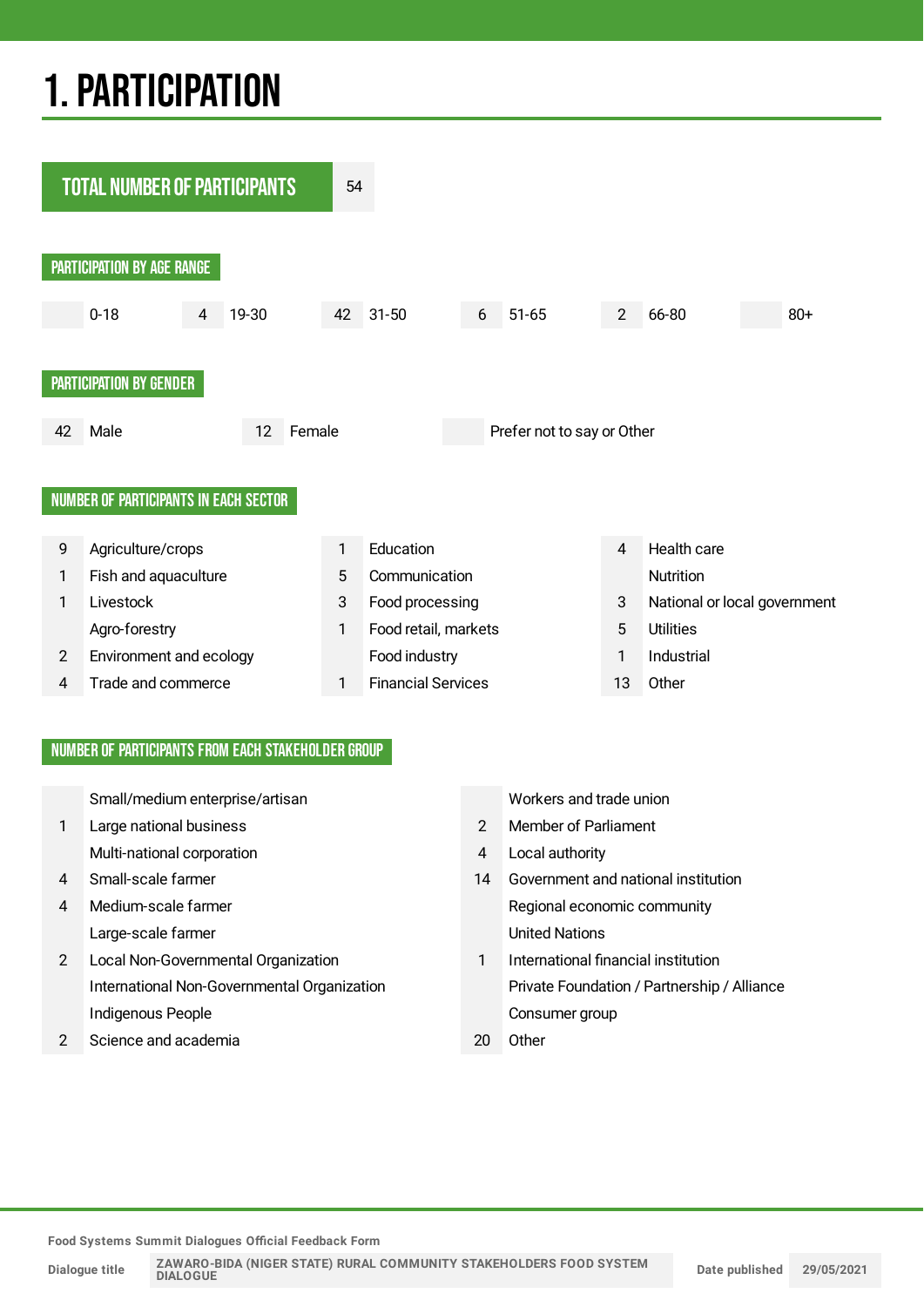## 2. PRINCIPLES OF ENGAGEMENT

#### HOW DID YOU ORGANIZE THE DIALOGUE SO THAT THE PRINCIPLES WERE INCORPORATED, REINFORCED AND ENHANCED?

With the array of participants at the dialogue, the dialogue was organized with fairness, justice, empowerment, and selfdetermination of four (4) pillars of engagement i.e. People, Practice, Policy, and Performance. The dialogue allowed for multi stakeholders' inclusion within the local communities in the food system. Also, the participants respected the various views as presented by each participant during the dialogue.

HOW DID YOUR DIALOGUE REFLECT SPECIFIC ASPECTS OF THE PRINCIPLES?

• The participants at the dialogues recognized the urgency in following through on all the discussion views within their food system. • It was beneficial that the various stakeholders were part of the dialogue. • The dialogue respected everyone's view(s) throughout the discussion sessions. • Measure satisfaction

#### DO YOU HAVE ADVICE FOR OTHER DIALOGUE CONVENORS ABOUT APPRECIATING THE PRINCIPLES OF ENGAGEMENT?

The systematic approach which allowed the stakeholders to speak out from their perspective ensured their active participation. The participants' knowledge of their environment gives a clear guide into the discussion of issues that do not speak against their norms and belief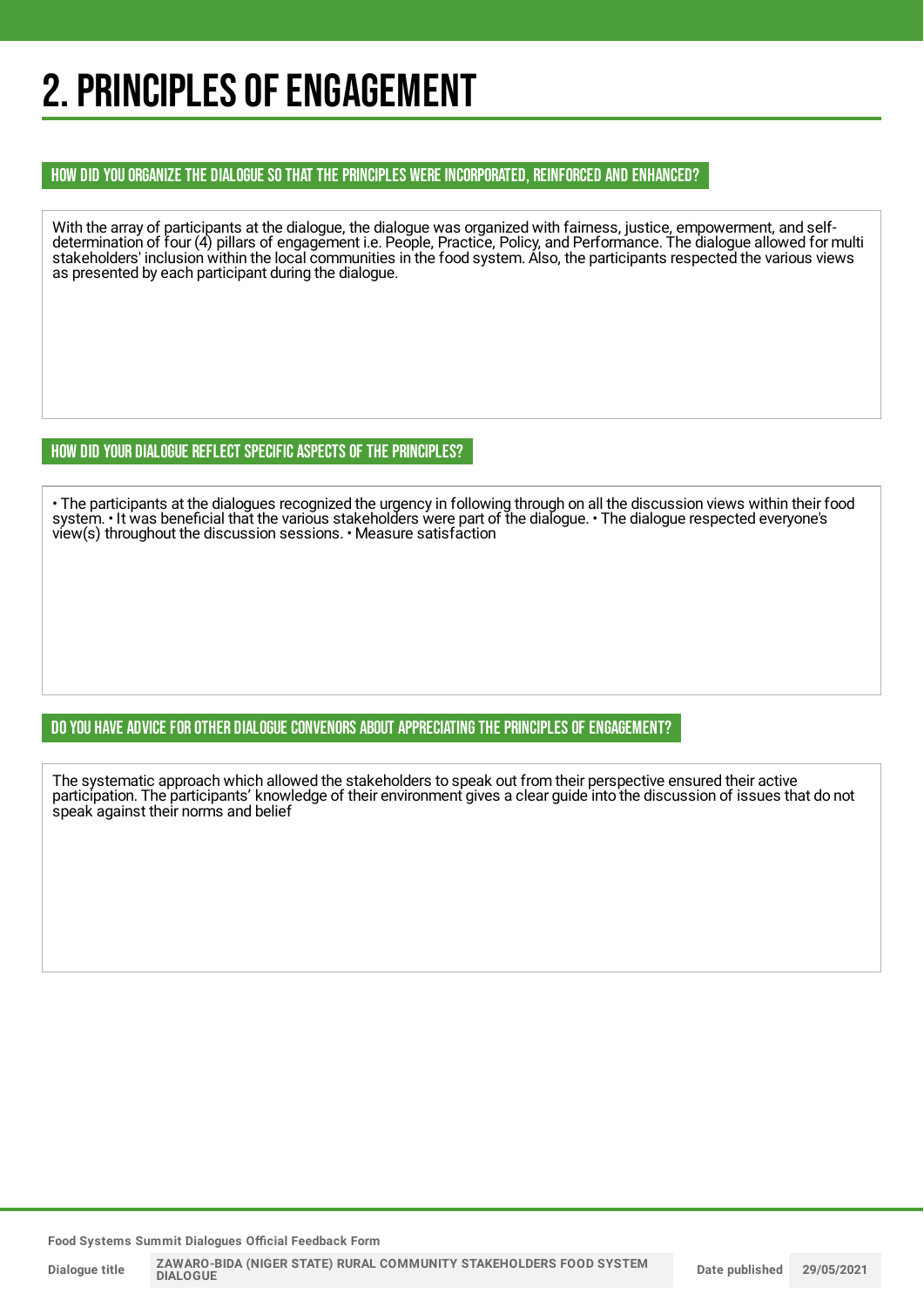## 3. METHOD

The outcomes of a Dialogue are influenced by the method that is used.

DID YOU USE THE SAME METHOD AS RECOMMENDED BY THE CONVENORS REFERENCE MANUAL?

✓ **Yes No**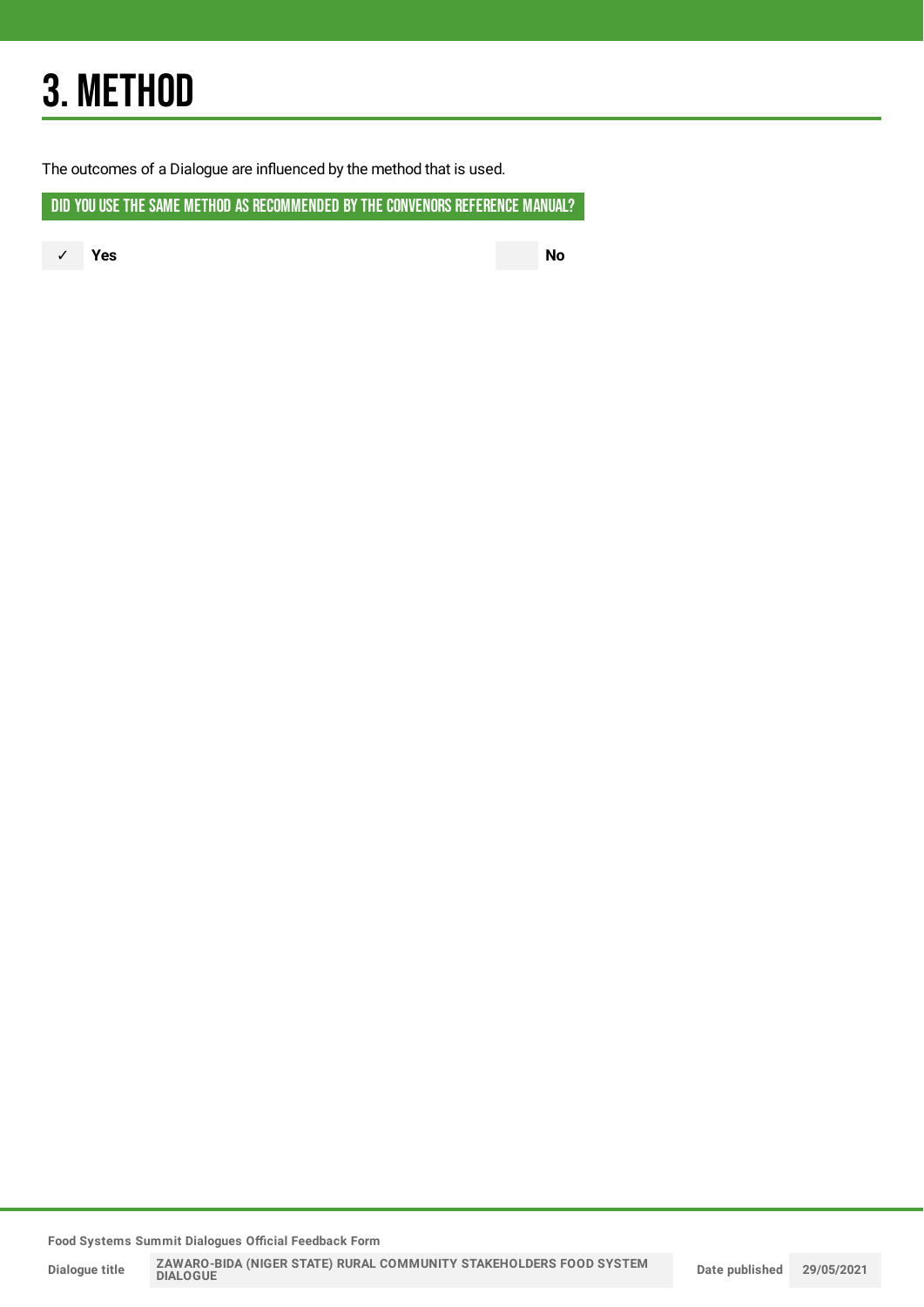## 4. DIALOGUE FOCUS & OUTCOMES

### MAJOR FOCUS

The dialogue focused on a comprehensive exploration of the people, place, activities actions that bring food spanning through production, processing, marketing, transportation, nutrition, health, etc for safe food for all. The dialogue provided opportunities for the stakeholders to discuss and debate ways to ensure a food system that would be sustainable and equitable. Generally, discussions aimed at reducing poverty, increased food security, improved human health, and many other things were debated and each participant aired their views and opinions. The dialogue discussion was very orderly and interactive. The Rural Food Systems Dialogue engaged more of the rural stakeholders taking into consideration the major food crops produced in the area. The major constraints and the practical solutions to address the same were discussed. The participants shared their individual experiences of the status of their activities as it relates to the food system within their localities and pointed out challenges as well as suggested practical solutions through interventions from different quarters.

Earlier brief introduction and a welcome address from the facilitator of the Rural Community Food Systems Dialogue commenced the program. Goodwill messages from the representative of the Council Chairman, religious and traditional leaders, farmers, civil societies other women and youth participants were received to buttress their commitment to the food system dialogue community. The curator gave a brief intro into the discussion sessions, divergence opinions and views were moderated and an agreed communique was issued at the end of fruitful and thorough deliberations.

#### ACTION TRACKS

#### **KFYWORDS**

|  | Action Track 1: Ensure access to safe and<br>nutritious food for all |
|--|----------------------------------------------------------------------|
|--|----------------------------------------------------------------------|

- ✓ Action Track 2: Shift to sustainable consumption patterns
- ✓ Action Track 3: Boost nature-positive production
- Action Track 4: Advance equitable livelihoods
- ✓ Action Track 5: Build resilience to vulnerabilities, shocks and stress

Finance **v** Policy Innovation **√** Data & Evidence Human rights **v** Governance Women & Youth Women & Toum<br>Empowerment V Trade-offs ✓ **Environment** and Climate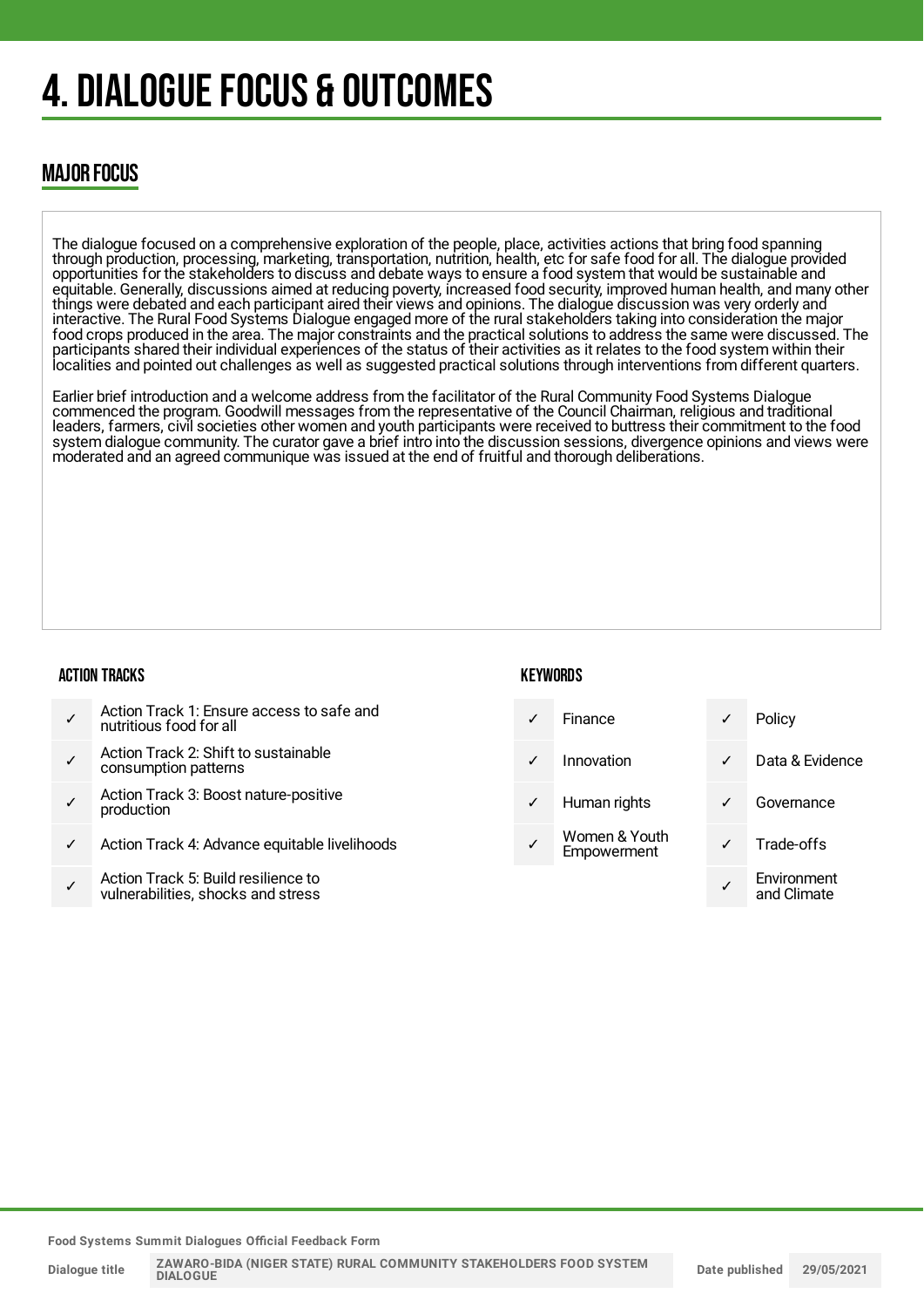### MAIN FINDINGS

The dialogue agreed the following were the key opinions and deliberations of the stakeholders during the summit, was tagged as "the ideal situation in their local food system": • The major crops found in the localities are rice, guinea corn, ground nut, millet, maize and cassava were predominant in the food system of the people. • It was agreed that action to be taken to end poverty should include contribution of all stakeholders to the food system, helping the less privileged as well as multi-stakeholders approach to waste management. • It was agreed that local functional extension services should be domiciled within the local communities where they are accessible to the end users as right, adequate, accessible and valuable information is key in rural localities food systems. • It was agreed that practical solution to end hunger should include youth involvement in food system, produce what you eat, no laziness, everybody must be engaged. • It was agreed that population is one of the negative impact in food system, the way out include more food production cycle in a year, farming activities encouraged for everyone, household management (child spacing), improved technology across the value chain. • It was agreed that to make our food nutritious, available and affordable, following actions should be taken: encourage more

production to cater for availability, input supplies, adding value, improving storage facilities, teach new technologies, sensitization on food combination and food consumption patterns etc.

• It was agreed to have good healthy sustainable food system, the following actions are to be taken: keep clean cooking environment, food selection for age range consumption, create awareness on what to eat, good food handling methods should be encouraged e.g. rinsing vegetable with salt without squeezing

• It was agreed that protecting/managing our natural resources within the food system should include creation of green vegetation and planting of trees as well as consciousness on the part of stakeholders to protect the environment. • For functional and equitable livelihood food system, it was agreed that sincere commitment and honesty of all stakeholders is crucial.

• Continuous food system dialogue at the rural localities should be institutionalized by involving all the local community heads, traditional leaders, religious leaders, security personnel, youth representatives etc. within the localities. • It was also agreed that to assess the progress of all the recommendations as being implemented in the next 3-10 years, there should be a behavioural change in actions such as maintaining rural ambassadors' of food system forum, local feedback system, taking ownership of local infrastructures

#### ACTION TRACKS

#### **KFYWORDS**

|              | Action Track 1: Ensure access to safe and<br>nutritious food for all      | ✓ | <b>Finance</b>               | Policy                     |
|--------------|---------------------------------------------------------------------------|---|------------------------------|----------------------------|
|              | Action Track 2: Shift to sustainable<br>consumption patterns              | ✓ | Innovation                   | Data & Evidence            |
|              | Action Track 3: Boost nature-positive<br>production                       | ✓ | Human rights                 | Governance                 |
| $\checkmark$ | Action Track 4: Advance equitable livelihoods                             |   | Women & Youth<br>Empowerment | Trade-offs                 |
|              | Action Track 5: Build resilience to<br>vulnerabilities, shocks and stress |   |                              | Environment<br>and Climate |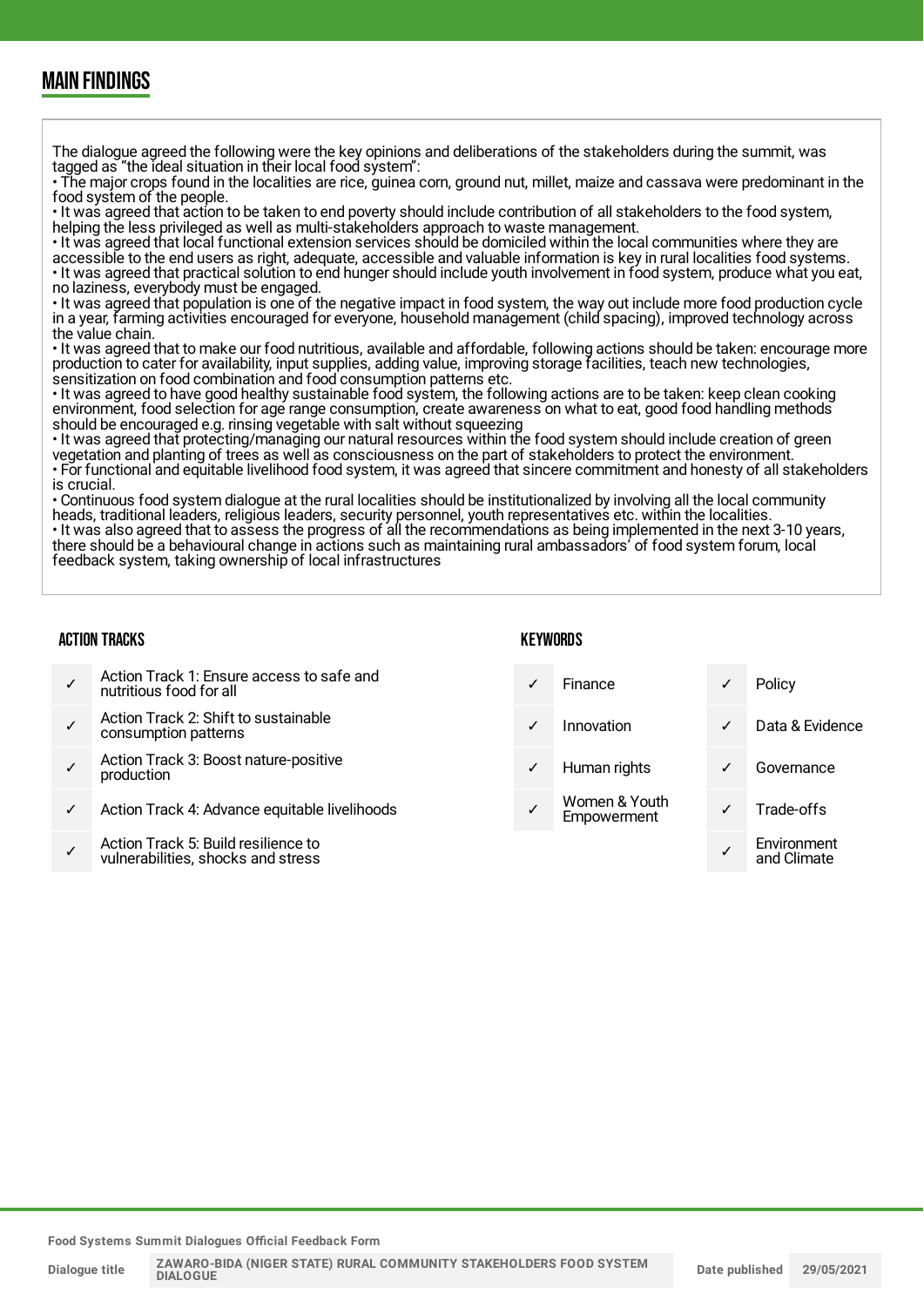| Group 1: Poor people are able to eat nutritious foods that will not make them sick                                                                                                                                                                                                                                                       |
|------------------------------------------------------------------------------------------------------------------------------------------------------------------------------------------------------------------------------------------------------------------------------------------------------------------------------------------|
| Actions urgently needed                                                                                                                                                                                                                                                                                                                  |
| Strand 1: Reducing hunger and inequality<br>• Youth involvement to have their piece of land for farming<br>• Everyone must fit into doing something across the value chain<br>• Attempt to be responsible for producing what you eat                                                                                                     |
| Strand 2: Increasing availability and affordability of nutritious foods<br>• Production of varieties of crops at different locations for consumption and the surplus sold to earn little income.<br>· Government championing the food crop production and stored up to be sold during the lawn period at a subsidized rate to<br>masses. |
| Strand 3: Ensuring safe food<br>· Good post-harvest handling guarantees safe food<br>• Increase awareness on modern food processing technology eg false bottom rice processing<br>• Training women on the method of food preparation to retain its nutritive value.<br>• Food combination in correct proportion and required quantity.   |
| Cross-Cutting<br>• The population a limiting factor to the equitable and sustainable local food system, hence house management is crucial.                                                                                                                                                                                               |
| Who should take the actions?<br>$\cdot$ All stakeholders are to be involved                                                                                                                                                                                                                                                              |
| Ways in which progress could be assessed<br>· Implementation of the submissions<br>• Frequent stakeholders meetings/engagement/ put in place local ambassadors for food system                                                                                                                                                           |

#### ACTION TRACKS

#### **KEYWORDS**

| ✓ | Action Track 1: Ensure access to safe and<br>nutritious food for all      | ✓ | Finance                      |   | Policy                     |
|---|---------------------------------------------------------------------------|---|------------------------------|---|----------------------------|
|   | Action Track 2: Shift to sustainable<br>consumption patterns              | ✓ | Innovation                   | ✓ | Data & Evidence            |
|   | Action Track 3: Boost nature-positive<br>production                       | ✓ | Human rights                 | ✓ | Governance                 |
|   | Action Track 4: Advance equitable livelihoods                             |   | Women & Youth<br>Empowerment |   | Trade-offs                 |
|   | Action Track 5: Build resilience to<br>vulnerabilities, shocks and stress |   |                              |   | Environment<br>and Climate |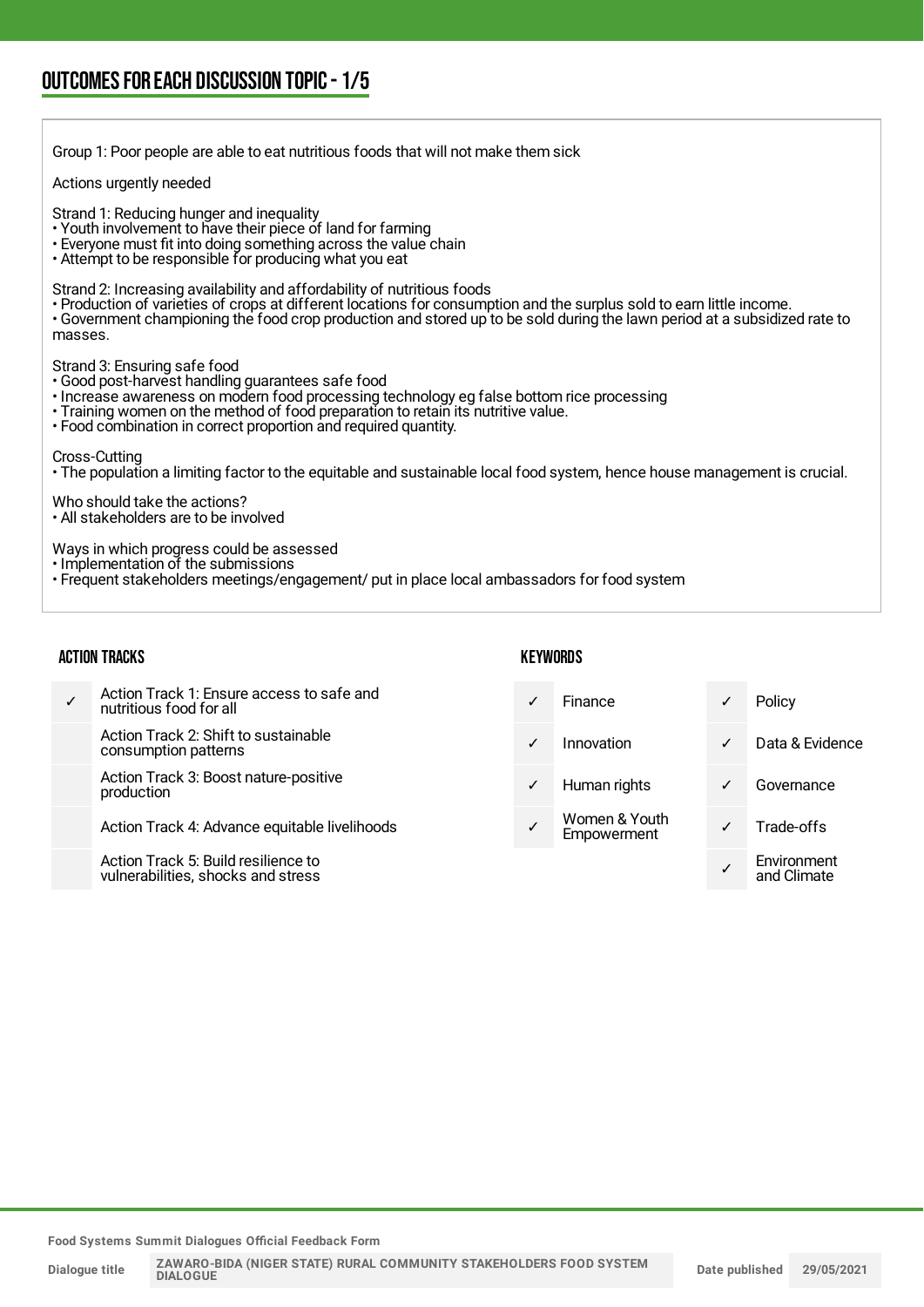Group 2: Shift to Healthy and Sustainable Consumption Patterns

Actions urgently needed

- Awareness of food selection fit for consumption
- Keep clean our cooking environment
- Awareness on what to eat and at what age
- Wash all vegetables with salt gently but do not squeeze.

Who should take the actions?

• All stakeholders (government, the people)

Ways in which progress could be assessed

• Institutionalizing the forum in the rural areas to encourage frequent discussion among the stakeholders- rural ambassadors for food system

#### ACTION TRACKS

| <b>KEYWORDS</b> |
|-----------------|
|-----------------|

| Action Track 1: Ensure access to safe and<br>nutritious food for all     | $\checkmark$ | <b>Finance</b>               | √            | Policy                     |
|--------------------------------------------------------------------------|--------------|------------------------------|--------------|----------------------------|
| Action Track 2: Shift to sustainable<br>consumption patterns             | $\checkmark$ | Innovation                   | $\checkmark$ | Data & Evidence            |
| Action Track 3: Boost nature-positive<br>production                      | $\checkmark$ | Human rights                 | ✓            | Governance                 |
| Action Track 4: Advance equitable livelihoods                            |              | Women & Youth<br>Empowerment | $\checkmark$ | Trade-offs                 |
| Action Track 5: Build resilience to<br>vulnerabilities shocks and stress |              |                              |              | Environment<br>and Climata |

**Food Systems Summit Dialogues Official Feedback Form**

vulnerabilities, shocks and stress

and Climate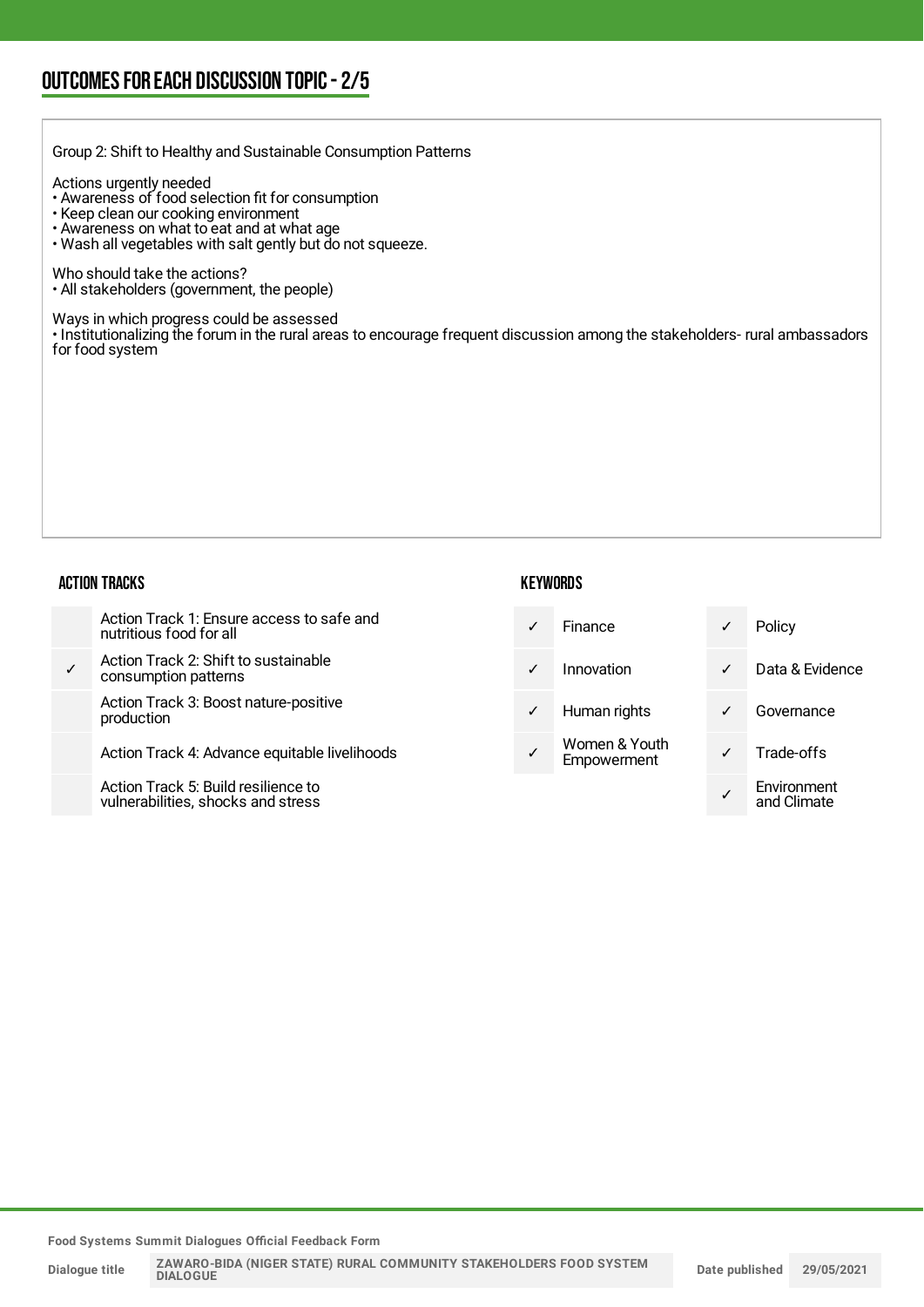### OUTCOMESFOR EACH DISCUSSION TOPIC- 3/5

Group 3: Global Food System at Crossroads: Policy Landscape and Governance Factor for Boosting Nature Positive Production at Scale in Nigeria: The Right to Food Approach

Actions urgently needed

• Commitment and sincerity by all-government showing sincerity to her policies.

Issues raised during discussion

• where are the local functional extension services that should be domiciled within the local communities where the end users have access to right, adequate and valuable key information in rural localities food systems?

Who should take the actions?

• Functional extension services domiciled within the local communities by government and private.

Ways in which progress could be assessed

• Government and the people-rural ambassadors of food system forum

#### ACTION TRACKS

#### **KEYWORDS**

|   | Action Track 1: Ensure access to safe and<br>nutritious food for all     | $\checkmark$ | <b>Finance</b>               | $\checkmark$ | Policy                     |
|---|--------------------------------------------------------------------------|--------------|------------------------------|--------------|----------------------------|
|   | Action Track 2: Shift to sustainable<br>consumption patterns             | $\checkmark$ | Innovation                   | $\checkmark$ | Data & Evidence            |
| ✓ | Action Track 3: Boost nature-positive<br>production                      | $\checkmark$ | Human rights                 | $\checkmark$ | Governance                 |
|   | Action Track 4: Advance equitable livelihoods                            | ✓            | Women & Youth<br>Empowerment | $\checkmark$ | Trade-offs                 |
|   | Action Track 5: Build resilience to<br>vulnerabilities shocks and stress |              |                              |              | Environment<br>and Climata |

**Food Systems Summit Dialogues Official Feedback Form**

vulnerabilities, shocks and stress

and Climate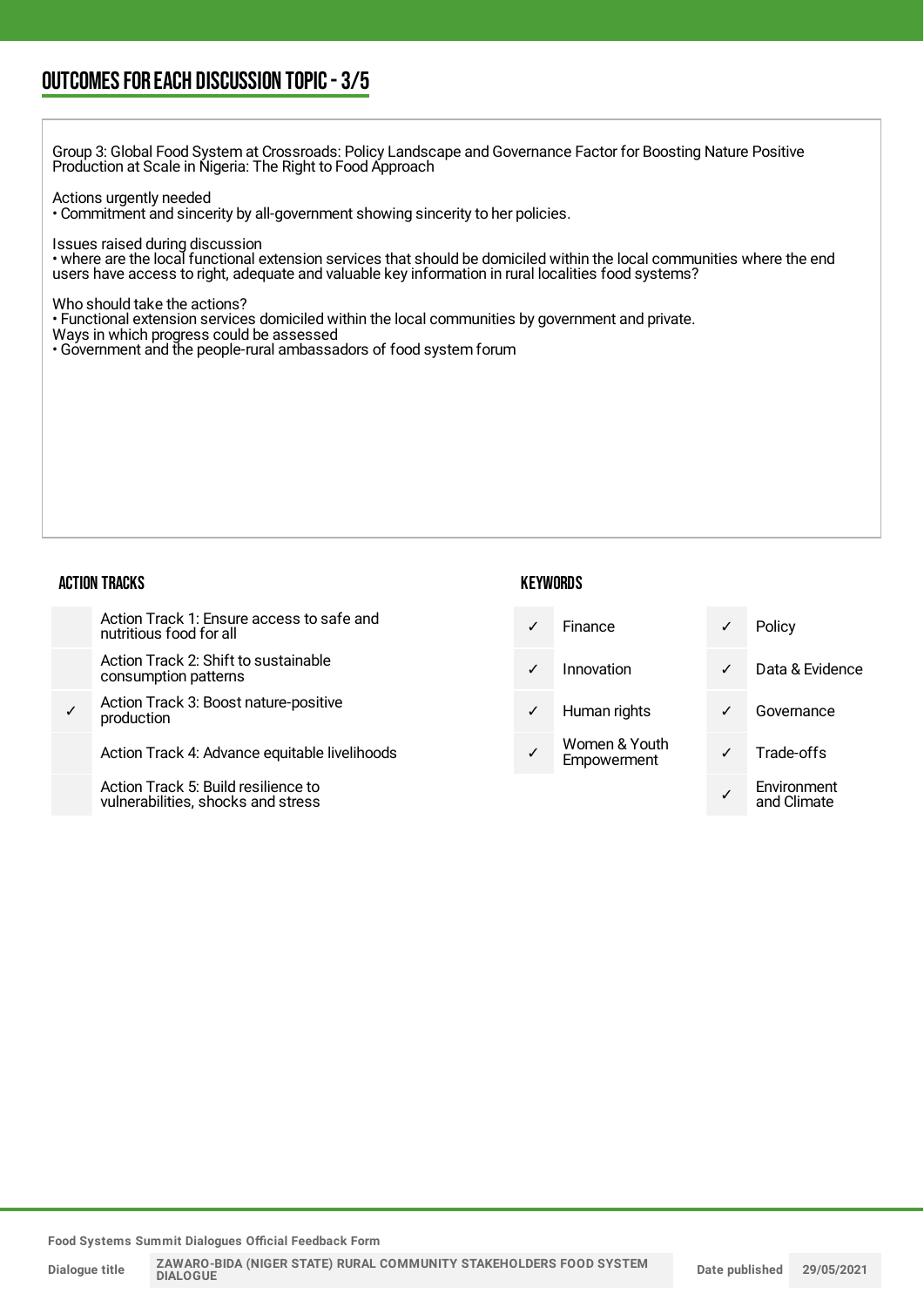## OUTCOMESFOR EACH DISCUSSION TOPIC- 4/5

| Group 4: Advancing Equitable Livelihoods in Nigeria                                                     |              |                 |              |                 |
|---------------------------------------------------------------------------------------------------------|--------------|-----------------|--------------|-----------------|
| Actions urgently needed<br>• Commitment and sincerity by all stakeholders is urgently required          |              |                 |              |                 |
| Who should take the actions?<br>. Everyone-the people and government.                                   |              |                 |              |                 |
| Ways in which progress could be assessed<br>• Rural ambassadors of food system forum progress reporting |              |                 |              |                 |
|                                                                                                         |              |                 |              |                 |
|                                                                                                         |              |                 |              |                 |
|                                                                                                         |              |                 |              |                 |
|                                                                                                         |              |                 |              |                 |
|                                                                                                         |              |                 |              |                 |
|                                                                                                         |              |                 |              |                 |
| <b>ACTION TRACKS</b>                                                                                    |              | <b>KEYWORDS</b> |              |                 |
|                                                                                                         |              |                 |              |                 |
| Action Track 1: Ensure access to safe and<br>nutritious food for all                                    | $\checkmark$ | Finance         | $\checkmark$ | Policy          |
| Action Track 2: Shift to sustainable<br>consumption patterns                                            | $\checkmark$ | Innovation      | $\checkmark$ | Data & Evidence |

✓ Action Track 4: Advance equitable livelihoods

Action Track 5: Build resilience to vulnerabilities, shocks and stress

|              | ו וווסווטכ                   |              | <b>I VIIVY</b> |
|--------------|------------------------------|--------------|----------------|
| $\checkmark$ | Innovation                   | $\checkmark$ | Data & Evid    |
| $\checkmark$ | Human rights                 |              | Governanc      |
|              | Women & Youth<br>Empowerment | $\checkmark$ | Trade-offs     |

| POIICY                     |
|----------------------------|
| Data & Evidence            |
| Governance                 |
| Trade-offs                 |
| Environment<br>and Climate |

**Food Systems Summit Dialogues Official Feedback Form**

**Dialogue title**

**ZAWARO-BIDA (NIGER STATE) RURAL COMMUNITY STAKEHOLDERS FOOD SYSTEM DIALOGUE**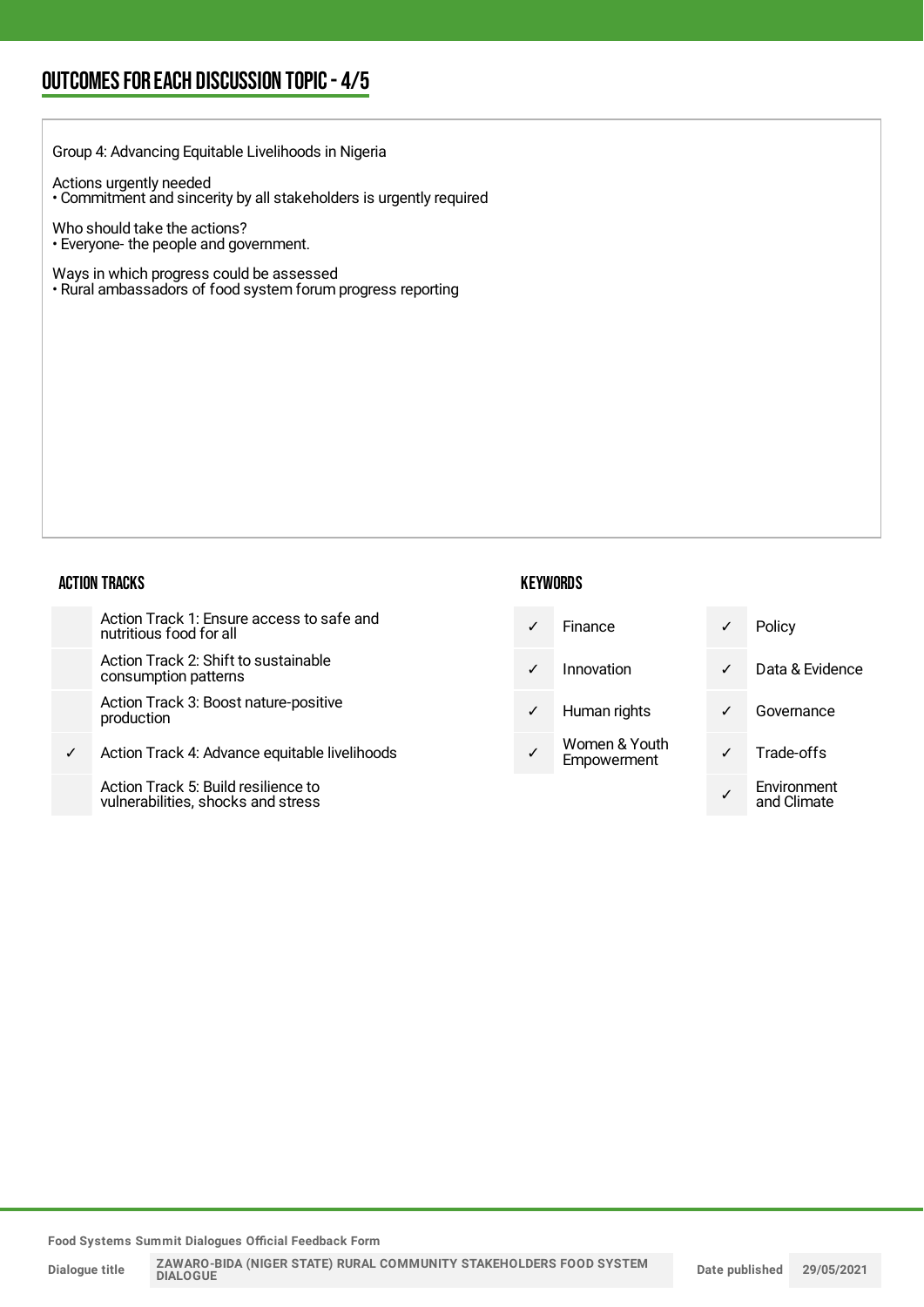### OUTCOMESFOR EACH DISCUSSION TOPIC- 5/5

Group 5: Building the Resilience of Food Systems in Nigeria to withstand Vulnerabilities, Shocks and Stresses

Actions urgently needed for Improved Food availability for resilience • Institutionalized continuous food system dialogue at the rural localities by involving all the local community heads, traditional leaders, religious leaders, security personnel, youth representatives, etc. within the localities

Who should take the actions?

• The people/stakeholders within the rural food system-local community heads, traditional leaders, religious leaders, security personnel, youth representatives.

Ways in which progress could be assessed

• Rural ambassadors of food system forum -local community heads, traditional leaders, religious leaders, security personnel, youth representatives, etc.

#### ACTION TRACKS

#### **KEYWORDS**

|   | Action Track 1: Ensure access to safe and<br>nutritious food for all     | ✓            | <b>Finance</b>               | ✓            | Policy                     |
|---|--------------------------------------------------------------------------|--------------|------------------------------|--------------|----------------------------|
|   | Action Track 2: Shift to sustainable<br>consumption patterns             | $\checkmark$ | Innovation                   | $\checkmark$ | Data & Evidence            |
|   | Action Track 3: Boost nature-positive<br>production                      | ✓            | Human rights                 | $\checkmark$ | Governance                 |
|   | Action Track 4: Advance equitable livelihoods                            | ✓            | Women & Youth<br>Empowerment | ✓            | Trade-offs                 |
| ✓ | Action Track 5: Build resilience to<br>vulnerabilities shocks and stress |              |                              |              | Environment<br>and Climata |

**Food Systems Summit Dialogues Official Feedback Form**

vulnerabilities, shocks and stress

and Climate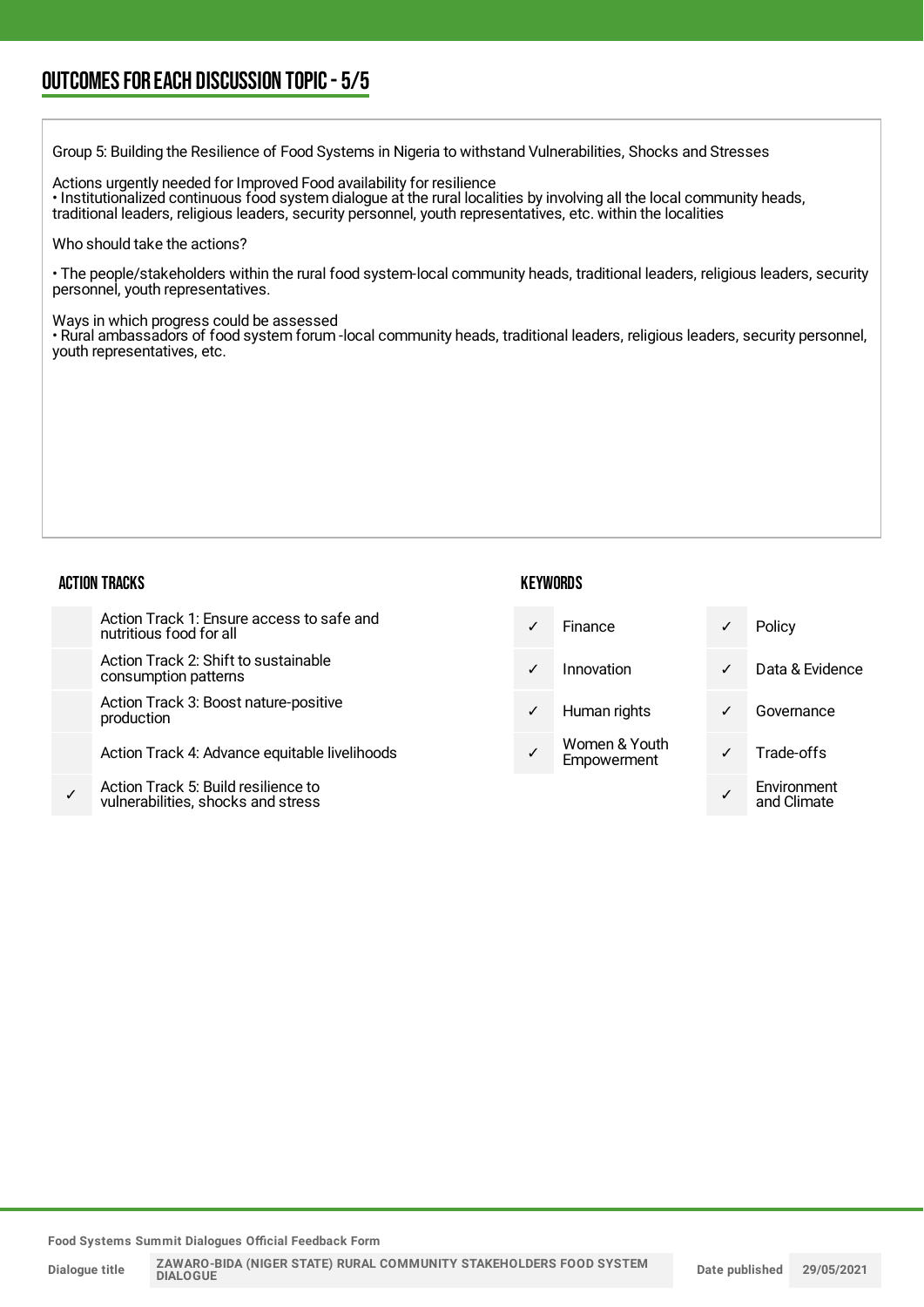### AREAS OF DIVERGENCE

At the core of a lot of divergences is that some stakeholders prefer processes that rely on individual/household level change (demand side actions), while others prefer processes that rely on institutional change (supply-side actions). Social norms are difficult to change • Family planning for birth control to reduce population explore The assumption that youths would want to work in agriculture or agro processing / food manufacturing • Agriculture often seen as poor man's profession instead of the business Need to ensure that innovation and technology transfer is fair: • The dialogue agreed that that the rural food system required rural adaptive-technologies. Stakeholders working in silos • The dialogue agreed that stakeholders working in silos cannot be a practical solution to end hunger, within the food system, instead of the all-inclusiveness approach of youth involvement in the food system, produce what you eat, no laziness rather diligence on the part of all players in the food system, everybody (all stakeholders) must be engaged within the system. Preponderant national emphasis on undernutrition: • Sensitization on food combination and food consumption patterns within the rural food systems can make food nutritious, available, and affordable, hence cutting undernutrition. Trust deficits: • Commitment and sincerity by all stakeholders within the rural food system are very crucial to build trust within the system. ACTION TRACKS ✓ Action Track 1: Ensure access to safe and nutritious food for all **KEYWORDS** ✓ Finance ✓ Policy

- ✓ Action Track 2: Shift to sustainable consumption patterns
- ✓ Action Track 3: Boost nature-positive production
- Action Track 4: Advance equitable livelihoods
- ✓ Action Track 5: Build resilience to vulnerabilities, shocks and stress

| $\checkmark$ | Finance                      |   | Policy          |
|--------------|------------------------------|---|-----------------|
| $\checkmark$ | Innovation                   | ✓ | Data & Evidence |
| $\checkmark$ | Human rights                 |   | Governance      |
| $\checkmark$ | Women & Youth<br>Empowerment |   | Trade-offs      |
|              |                              |   | Environment     |

- ✓ Women & Youth
- ✓ Environment and Climate